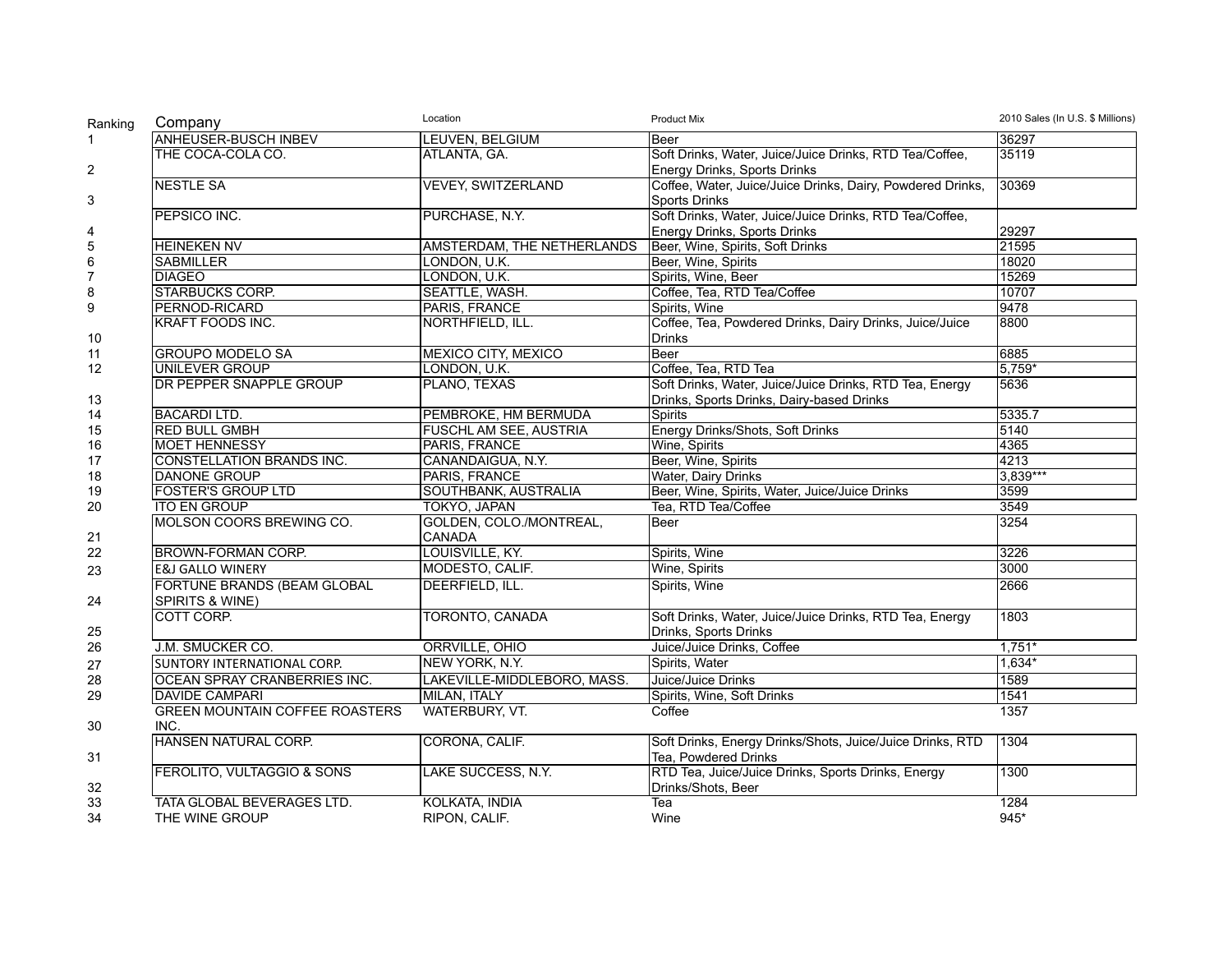| <b>WELCH'S/NATIONAL GRAPE</b>     | CONCORD, MASS.           | Juice/Juice Drinks                                    | 659    |
|-----------------------------------|--------------------------|-------------------------------------------------------|--------|
| COOPERATIVE ASSOC.                |                          |                                                       |        |
| <b>FREIXENET SA</b>               | <b>BARCELONA, SPAIN</b>  | Wine                                                  | 623    |
| TRINCHERO FAMILY ESTATES          | ST. HELENA, CALIF.       | Wine                                                  | 600    |
| NATIONAL BEVERAGE CORP.           | FORT LAUDERDALE, FLA.    | Soft Drinks, Water, Juice/Juice Drinks, Energy Drinks | 593    |
| SUNNY DELIGHT BEVERAGES CO.       | CINCINNATI, OHIO         | Juice/Juice Drinks, Water                             | 532    |
| <b>PABST BREWING CO.</b>          | <b>WOODRIDGE, ILL</b>    | Beer                                                  | 500    |
| KENDALL-JACKSON WINE ESTATES LTD. | SANTA ROSA, CALIF.       | Wine                                                  | $511*$ |
| BOSTON BEER CO. INC.              | BOSTON, MASS.            | Beer                                                  | 464    |
| FARMER BROS. CO.                  | TORRANCE, CALIF.         | Coffee                                                | 450    |
| ROCKSTAR INC.                     | LAS VEGAS, NEV.          | <b>Energy Drinks/Shots</b>                            | 422*   |
| NORTH AMERICAN BREWERIES          | ROCHESTER, N.Y.          | Beer                                                  | 409*   |
| <b>FLORIDA'S NATURAL GROWERS</b>  | LAKE WALES, FLA.         | Juice/Juice Drinks                                    | 400*   |
| CAMPBELL SOUP CO.                 | CAMDEN, N.J.             | Juice/Juice Drinks                                    | 391*   |
| <b>BOLTHOUSE FARMS</b>            | BAKERSFIELD, CALIF.      | Juice/Juice Drinks, Dairy Alternative Drinks          | 340*   |
| PEET'S COFFEE & TEA INC.          | EMERYVILLE, CALIF.       | Coffee, Tea                                           | 334    |
| LIVING ESSENTIALS LLC             | FARMINGTON HILLS, MICH.  | <b>Energy Shots</b>                                   | 325*   |
| ROLL INTERNATIONAL CORP.          | LOS ANGELES, CALIF.      | Juice/Juice Drinks, Water, RTD Tea/Coffee             | $300*$ |
| <b>CYTOSPORT</b>                  | BENICIA, CALIF.          | <b>Sports Drinks</b>                                  | $300*$ |
| TERLATO WINES INTERNATIONAL       | LAKE BLUFF, ILL.         | Wine                                                  | 295    |
| CARIBOU COFFEE                    | MINNEAPOLIS, MINN.       | Coffee, Tea                                           | 284    |
| D.G. YUENGLING & SON INC.         | POTTSVILLE, PA.          | Beer                                                  | $274*$ |
| <b>BANFI VINTNERS</b>             |                          | Wine                                                  | 262*   |
|                                   | OLD BROOKVILLE, N.Y.     |                                                       |        |
| <b>BRONCO WINE GROUP</b>          | CERES, CALIF.            | Wine                                                  | 262*   |
| APPLE & EVE LLC                   | PORT WASHINGTON, N.Y.    | Juice/Juice Drinks                                    | 234    |
| <b>VITAL PHARMACEUTICALS</b>      | DAVIE, FLA.              | Energy Drinks, Sports Drinks/Shots                    | $225*$ |
| LANGER JUICE CO. INC.             | CITY OF INDUSTRY, CALIF. | Juice/Juice Drinks                                    | $182*$ |
| CAROLINA BEVERAGE CO.             | SALISBURY, N.C.          | Soft Drinks                                           | $175*$ |
| HEAVEN HILL DISTILLERIES INC.     | BARDSTOWN, K.Y.          | Spirits                                               | 158*   |
| SIERRA NEVADA BREWING CO.         | CHICO, CALIF.            | Beer                                                  | 150*   |
| OLD ORCHARD BRANDS LLC            | SPARTA, MICH.            | Juice/Juice Drinks                                    | 146    |
| <b>BIG RED/ALL SPORT</b>          | WACO, TEXAS              | Soft Drinks, Sports Drinks                            | $142*$ |
| R.C. BIGELOW INC.                 | FAIRFIELD, CONN.         | Tea, RTD Tea                                          | 140    |
| TREE TOP INC.                     | SELAH, WASH.             | Juice/Juice Drinks                                    | $134*$ |
| <b>NEW BELGIUM BREWING</b>        | FORT COLLINS, COLO.      | Beer                                                  | $133*$ |
| CRAFT BREWERS ALLIANCE INC.       | WOODINVILLE, WASH.       | Beer                                                  | 132    |
| WHITE ROCK DISTILLERIES           | <b>LEWISTON, MAINE</b>   | Spirits                                               | 128    |
| THE GAMBRINUS CO.                 | SAN ANTONIO, TEXAS       | Beer                                                  | 100    |
| <b>HAIN CELESTIAL GROUP</b>       | MELVILLE, N.Y.           | Tea                                                   | $90**$ |
| GLACIER WATER SERVICES INC.       | VISTA, CALIF.            | Water                                                 | 90     |
| DON SEBASTIANI & SONS             | SONOMA, CALIF.           | Wine                                                  | 79*    |
| <b>INTERNATIONAL</b>              |                          |                                                       |        |
| <b>HONEST TEA</b>                 | BETHESDA, MD.            | Tea, RTD Tea, Juice/Juice Drinks                      | 72     |
| <b>CRYSTAL ROCK HOLDINGS</b>      | WATERTOWN, CONN.         | Water                                                 | 68     |
| <b>BROOKLYN BOTTLING</b>          | BROOKLYN, N.Y.           | Soft Drinks, Juice/Juice Drinks                       | 55     |
| SIDNEY FRANK IMPORTING CO.        | NEW ROCHELLE, N.Y.       | Spirits, Wine                                         | 52     |
| GO FAST SPORTS & BEVERAGE CO.     | DENVER, COLO.            | <b>Energy Drinks</b>                                  | 48*    |